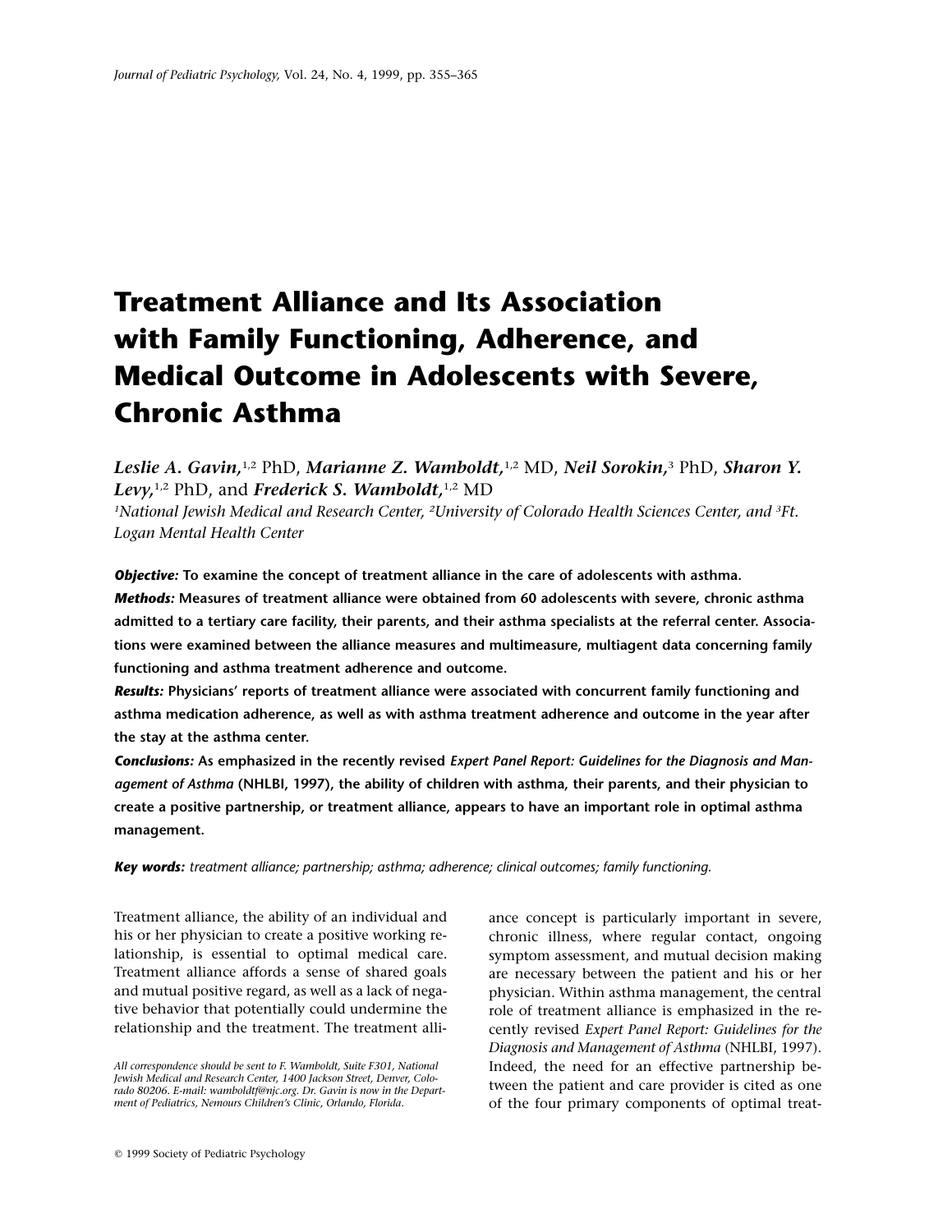ment. Despite this emphasis on the importance of treatment alliance in asthma management, little work has been done to measure the concept of partnership or alliance within health care settings or to examine which individual and family characteristics promote a patient's ability to form a positive partnership with health care providers. In addition, few studies have established links between treatment alliance and medical treatment outcomes or adherence behavior. This study examines the associations among treatment alliance, family functioning, and asthma treatment adherence and outcome in a group of adolescents with severe, chronic asthma admitted to a tertiary care facility specializing in the treatment of respiratory, immune, and allergic disease.

The concept of treatment alliance has been most extensively studied within the field of psychotherapy (see Horvath & Luborsky, 1993, and Horvath & Symonds, 1991, for reviews). In this literature, stronger therapeutic alliance has been positively related to better outcomes across a variety of psychotherapeutic treatments (Krupnick et al., 1996; Luborsky, McLellan, Woody, O'Brien, & Auerbach, 1985). Studies have typically examined the alliance underlying the patient-therapist relationship by measuring the patient's and therapist's perceptions of mutual regard, agreement on goals, and level of motivation and change-related activity (Allen, Newsom, Gabbard, & Coyne, 1984).

Within the broader health care literature, study of treatment alliance has focused almost exclusively on aspects of physician-patient communication and their relation to variables such as patient satisfaction. Overall, positive physician communication behaviors (being affiliative, interested, concerned, and conveying positive regard for the patient) are associated with better patient satisfaction and greater perception of physician competence (Ben-Sira, 1976; Ben-Sira, 1982; Buller & Buller, 1987). There is also evidence that physician communication skills are related to better patient treatment adherence and fewer appointment cancellations (DiMatteo, Hays, & Prince, 1986), as well as increased recall of and adherence to physician advice (Heszen-Klemens & Lapinska, 1989). Although these physician behaviors without doubt are important components of a treatment alliance, they focus on the content of, and patient's reaction to, these interactions. We emphasize a broader relational concept of each partner's perception of being allied with the other in managing an illness, as also emphasized in the 1997 guidelines and as developed

more fully in the psychotherapy alliance literature. Furthermore, as a measure, patient satisfaction, although important, does not include the physician's perspective on the quality of the partnership.

Few studies have examined the association between treatment alliance and medical treatment outcomes. In one study, Kaplan, Greenfield, and Ware (1989) examined the effect of physicianpatient interactions on outcome of chronic disease. This study found that patients demonstrated better objective health outcomes, such as blood sugar and blood pressure control, and experienced fewer functional limitations from their illnesses when their physicians provided them with more information and when their partnership with their physician was more emotionally expressive and allowed them more control.

Although not directly assessing treatment alliance and patient and physician behaviors, a number of studies in the pediatric asthma literature strongly suggest the importance of the treatment alliance between families and physicians. Sublett, Pollard, Kadlec, and Karibo (1979) found that parental perceptions of poor parent-physician relationships were a major factor underlying nonadherence in asthmatic children presenting to emergency departments. Other studies have demonstrated that conflict and communication difficulties between parents and physicians are associated with ineffective asthma management by the family (Wilson, Mitchell, Rolnick, & Fish, 1993) and increased risk for child asthma mortality (Strunk, Mrazek, Fuhrman, & LaBreque, 1985).

Given the highly personal nature of the patientfamily-physician relationship, it is interesting to consider possible parallels between general family functioning and the family's ability to engage in a treatment alliance with a physician. In one article, Hahn, Feiner, and Bellin (1988) outline a theory of "compensatory alliance," in which patients might seek to create an alliance with their physician to compensate for problematic relationships within their own family. Alternatively, one might expect that individuals with more negative family functioning might repeat these negative interpersonal patterns with health professionals, a hypothesis supported in the mental health literature (Moore, Kuipers, & Ball, 1992; Vaughn & Leff, 1984). We explore which aspects of family functioning predict better alliance and whether treatment alliance predicts medical treatment outcome.

Accordingly, this study was designed to examine the associations between treatment alliance, family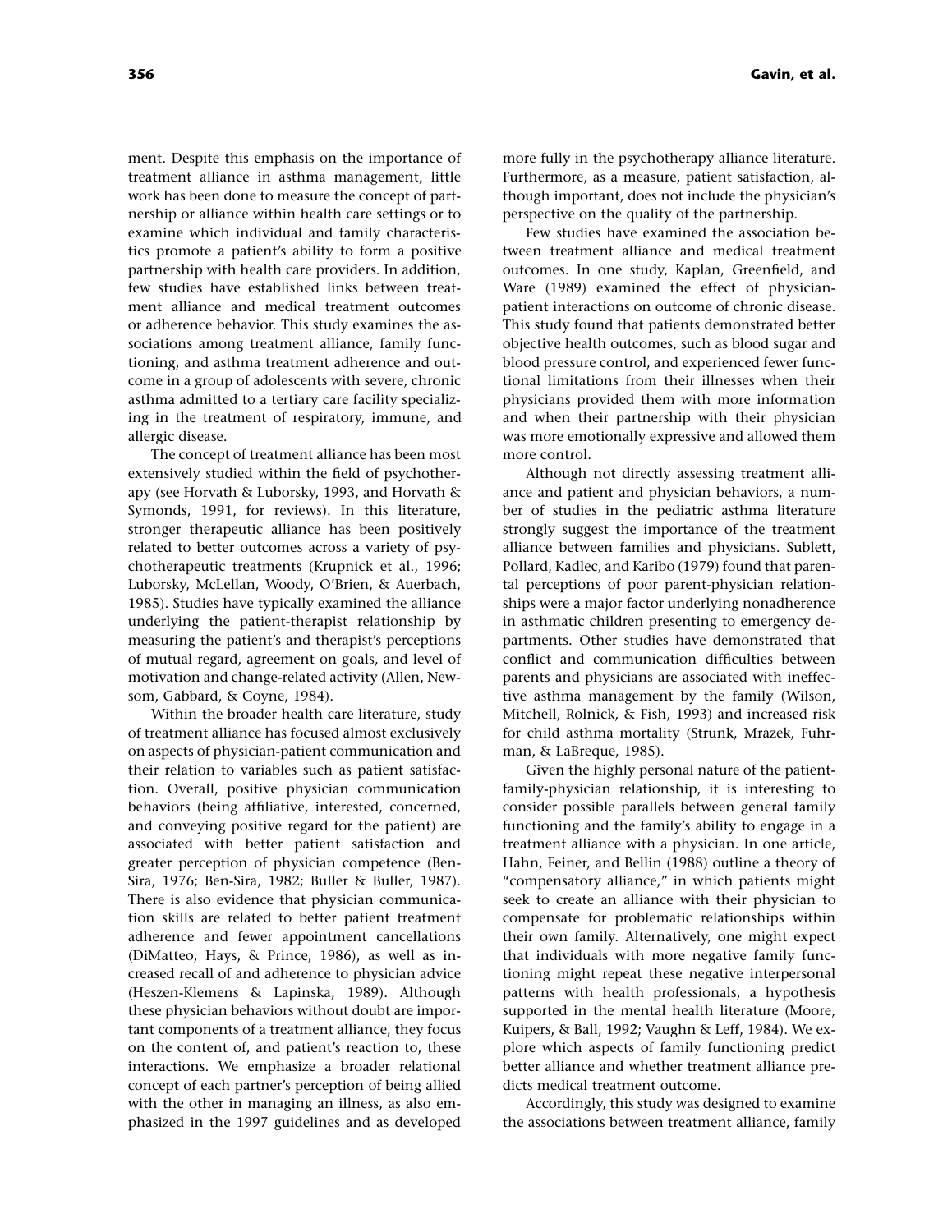functioning, and asthma treatment adherence and outcomes in a population of adolescents hospitalized for severe, chronic asthma at a national asthma referral center. We hypothesized that patients' ability to create a positive treatment alliance with their medical care provider would be related to better family functioning. In turn, we predicted that those patients rated as having formed better treatment alliance during the hospitalization would show better treatment adherence at admission to the hospital as well as better adherence and outcome one year after leaving the inpatient program.

## **Method**

## *Participants*

We recruited 60 adolescents with severe, chronic asthma, who were hospitalized in the adolescent inpatient service of the National Jewish Medical and Research Center, a tertiary care facility specializing in the treatment of respiratory, immune, and allergic disease, and their families. These adolescents were usually not admitted for an acute asthma attack; rather, most had persistently uncontrolled symptoms and had failed outpatient management. Typical reasons for admission included a combination of failure of outpatient management; oral prednisone equivalents  $>$  20 mg qd; repeated hospitalizations and emergency room visits for asthma; greater than 30 days of school missed secondary to asthma in past year; and recent respiratory arrest or intubation for respiratory failure.

During their hospitalization participants were treated by a multidisciplinary health care team composed of pulmonologists, allergists, psychiatrists, psychologists, nurses, and other allied health professionals. Patients were referred to the program from across the United States. This program emphasized improvement of long-term asthma management skills and rehabilitation. The mean age of participating adolescents was  $14.6$  years (range  $=$ 10.8–18.5 years), representing well the age span of the ward. Seventy-five percent were Caucasian, 13% African American, 10% Hispanic, and 2% were of other ethnic backgrounds. Half were female. On the Hollingshead 4-factor scale of socioeconomic status (Hollingshead, 1975), 73% of the families were in level II and III, reflecting a primarily middle-class sample. Twenty-seven percent of the adolescents were currently living in a single-parent family. Most of the parents involved in the study were mothers,

with 52 mothers and 8 fathers participating. The median length of stay in the program was 28 days. At the time of admission, pre-bronchodilator  $FEV<sub>1</sub>$ (mean  $\pm$  SD) was 78.4  $\pm$  16.6% predicted, FEV<sub>1</sub>/FVC ratio was.73  $\pm$  .10, TGV was 120.3  $\pm$  29.7% predicted, and prednisone (or equivalent) dose was 19.6  $\pm$  23.2 mg/day. Furthermore, participants had a mean score on the Asthma Functional Severity Scale (Rosier et al., 1994) of 20.03, with a range of 10–24, demonstrating a significant degree of functional impairment due to asthma within this sample.

There were a total of 107 consecutive admissions to the adolescent inpatient unit during the 17 month recruitment period of this study. Of these, 21 were not asked to participate because they were sent to the hospital alone, were emancipated from parents, or were referred from an out-of-home placement (e.g., guardians, group home, or foster care). Of those approached, 70% participated. The most common reasons for refusing participation included unavailability of parents (42%); precipitous discharge, including discharge "against medical advice" (14%); and lack of interest in "psychological" studies (33%).

The ethnicity of those eligible who did not participate was 62% Caucasian, 21% African American, 7% Hispanic, and 10% of other ethnic backgrounds. The percentage of the ineligible group living in a two-parent household was 62%. These represent similar distributions in the participant group, suggesting that a serious participation bias did not exist.

## *Procedures*

This protocol was approved by the National Jewish Institutional Review Board. Informed consent was obtained from all participating family members. The adolescents and their parents were brought to the National Jewish Family Assessment Laboratory during the first week of their hospitalization, when they participated in videotaped family interactions and completed questionnaires measuring family functioning. The adolescent, the parent, and the National Jewish physician also completed questionnaires about treatment alliance at discharge from the program.

One year following discharge, we attempted to collect follow-up data consisting of (1) medical records from all recent health care providers and (2) interviews and questionnaires assessing asthma outcome from parents and adolescents. We succeeded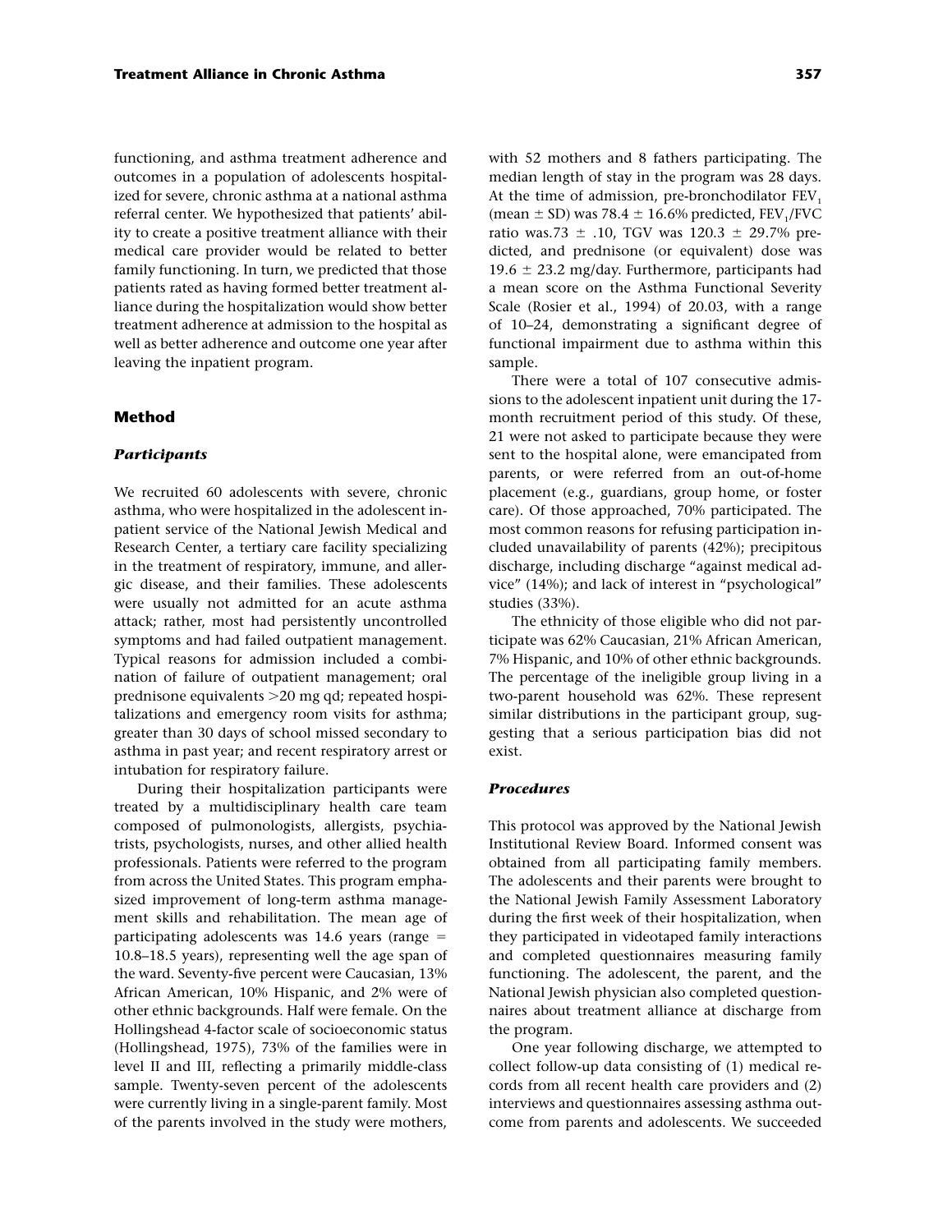|                                 | Participants ( $n = 30$ )<br>$M \pm SD$ or % | Nonparticipants ( $n = 30$ )<br>$M \pm SD$ or % | <b>Statistica</b> |
|---------------------------------|----------------------------------------------|-------------------------------------------------|-------------------|
| Demographic variables           |                                              |                                                 |                   |
| Child age (yrs)                 | $14.5 \pm 2.0$                               | $14.6 \pm 1.6$                                  | 0.28              |
| Gender (% male)                 | 46.7                                         | 53.3                                            | 0.27              |
| Race (% Caucasian)              | 83.3                                         | 66.7                                            | 2.22              |
| Child psychological variables   |                                              |                                                 |                   |
| CBCL total problem score        | $60.7 \pm 9.7$                               | $58.5 \pm 11.1$                                 | 0.80              |
| <b>CBCL</b> internalizing score | $62.8 \pm 9.0$                               | $61.4 \pm 12.1$                                 | 0.51              |
| <b>CBCL</b> externalizing score | $55.5 \pm 11.1$                              | $52.1 \pm 10.6$                                 | 1.21              |
| Family variables                |                                              |                                                 |                   |
| Bio. parents still married (%)  | 56.7                                         | 53.3                                            | 0.07              |
| Mother alone (%)                | 26.7                                         | 26.7                                            | 0.00              |
| Parent FAD total score          | $2.03 \pm 0.30$                              | $1.98 \pm 0.37$                                 | 0.55              |
| Teen FAD total score            | $2.02 \pm 0.29$                              | $2.00 \pm 0.33$                                 | 0.29              |
| Parent IQS total score          | $4.68 \pm 0.87$                              | $4.29 \pm 0.82$                                 | 1.77              |
| Teen IQS total score            | $3.95 \pm 0.78$                              | $3.70 \pm 0.87$                                 | 1.21              |
| Admission clinical variables    |                                              |                                                 |                   |
| Prednisone equiv. (mg/d)        | $26.7 \pm 24.9$                              | $20.3 \pm 21.3$                                 | 1.06              |
| Medication adherence score      | $1.94 \pm 0.75$                              | $2.04 \pm 0.79$                                 | 0.45              |
| Baseline FEV, (% predicted)     | $80.3 \pm 16.1$                              | $76.5 \pm 17.1$                                 | 0.89              |
| Baseline FEV,/FVC               | $0.74 \pm 0.12$                              | $0.72 \pm 0.08$                                 | 0.55              |
| Functional severity score       | $20.1 \pm 3.6$                               | $20.0 \pm 3.1$                                  | 0.08              |
| Treatment alliance variables    |                                              |                                                 |                   |
| Teen goal alliance              | $4.52 \pm 0.91$                              | $4.51 \pm 0.63$                                 | 0.07              |
| Parent goal alliance            | $4.52 \pm 0.47$                              | $4.38 \pm 0.82$                                 | 0.81              |
| Physician goal alliance         | $3.75 \pm 0.61$                              | $3.67 \pm 0.71$                                 | 0.52              |
| Physician defeating alliance    | $4.21 \pm 0.54$                              | $4.09 \pm 0.62$                                 | 0.81              |

**Table I.** Comparison of Follow-up Participants with Nonparticipants on Demographic, Child, Family, Admission Clinical, and Treatment Alliance Variables

The *p* value is nonsignificant.

The Student's *t* test and Pearson's chi-squared test were used for continuous and categorical variables, respectively.

in obtaining both medical record and self-report follow-up data from 30 of the original 60 participants (50%). The major reason for not obtaining such data was lack of response from either the physicians or family to our requests for information. As can be seen in Table I, there were no significant differences between follow-up participants and nonparticipants on demographic, child, family, or medical variables previously obtained during the hospitalization at our institution.

#### *Measures*

#### **Demographic Information**

Demographic data including socioeconomic status (Hollingshead, 1975), gender, race, age of the adolescent, and household composition were collected from each family at admission.

# **Child Psychological Functioning-The Child Behavior Checklist**

The CBCL (Achenbach, 1991) provides a parentreported assessment of the adolescent's functioning across multiple domains. There are eight subscales available, as well as the broad band groupings of Internalizing symptoms, Externalizing symptoms, and Total Problem score. This widely used measure has been well standardized and has excellent reliability (test-retest  $r = .93$ , mother-father  $r = .76$ , Cronbach's  $\alpha$  = .96). The CBCL has well-established validity including the ability to discriminate clinical from nonclinical groups. The broad band CBCL Total Problem, Internalizing, and Externalizing scale scores were used in this study.

#### **Treatment Alliance**

*1. Treatment Alliance Scale, Physician Version.* This measure, based on work of Sarlin (1992), was developed to assess the treatment alliance between families of children with asthma and their physician. The questionnaire includes two subscales. The first, Goal Alliance, includes seven questions assessing the physician's sense of how well the patient was able to develop mutually agreed upon goals and mutual positive regard. Sample statements include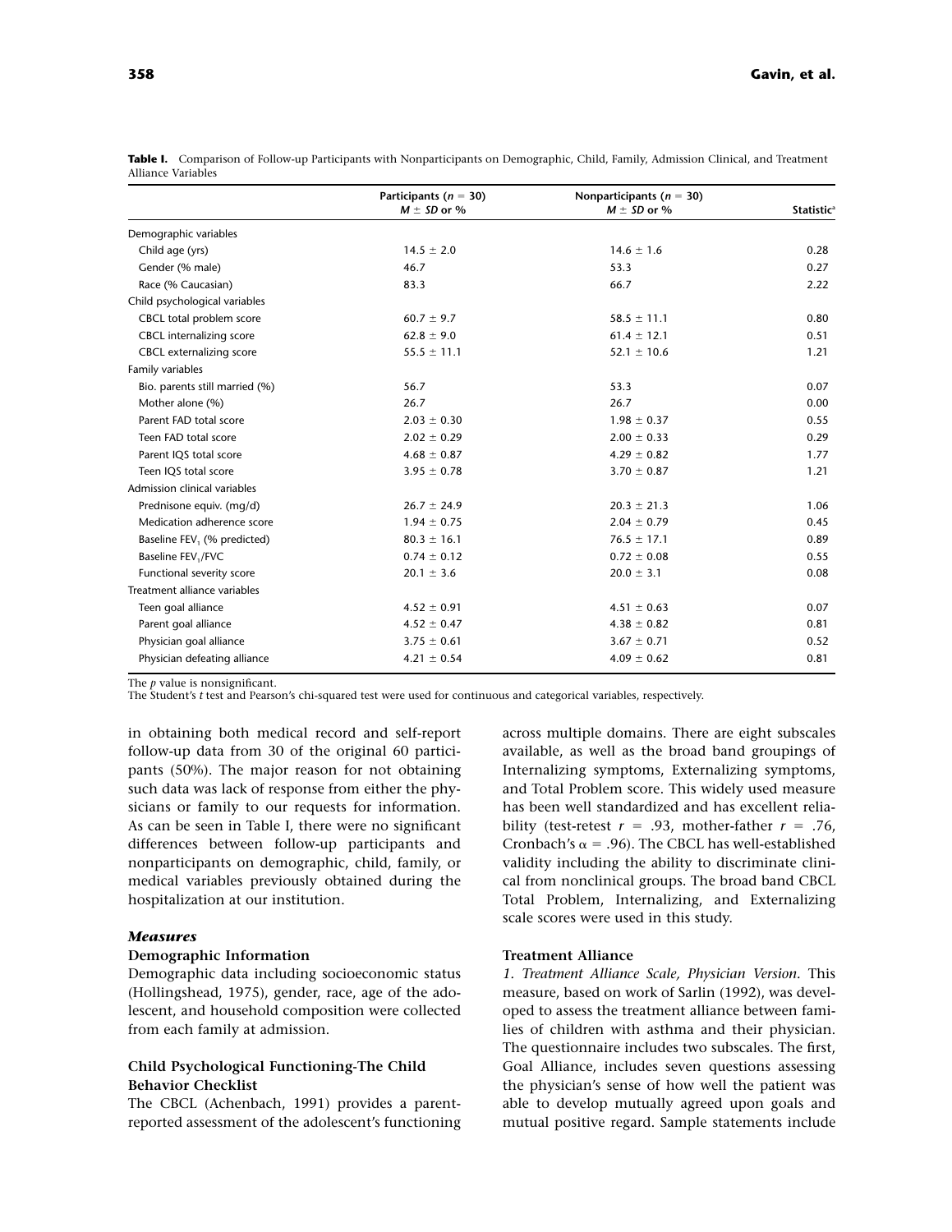"This patient works with you to set clear and realistic treatment goals," and "I feel that the patient sees me as someone who is on their side." The second, Treatment Defeating, includes five items that measure how much the patient engages in behaviors that undermine the treatment relationship. This scale includes statements such as, "This patient distorts or misrepresents information to you," and "This patient is often late or misses appointments with you." Subjects responded to these statements using a 5-point, Likert-type scale with extremes labeled as "extremely true" and "extremely untrue." The scores for the Treatment Defeating subscale were transformed so that higher scores on both subscales indicate better alliance. The internal consistency reliability, as measured by Cronbach's  $\alpha$ , was.95 and.77, respectively, for the two subscales.

*2. Treatment Alliance Scale, Adolescent and Parent Version.* This measure parallels the physician version. However, it includes only one 7-item scale, Goal Alliance, measuring the patient's and parent's sense of shared goals with their physician. Subjects again responded to these items using a 5-point, Likert-type scale with extremes labeled as on the physician version. The internal consistency reliability, as measured by Cronbach's  $\alpha$ , was .95 for the adolescents and .93 for the parents.

### **Family Functioning**

*1. The Family Assessment Device* (FAD; Epstein, Baldwin, & Bishop, 1983; Miller, Epstein, Bishop, & Keitner, 1985). The FAD is a 60-item multidimensional self-report measure of family functioning empirically derived from the McMaster Model of Family Functioning. Six dimensions of family functioning are measured: Problem Solving, Communication, Roles, Affective Responsiveness, Affective Involvement, and Behavior Control. These scales have shown good reliability (Cronbach's  $\alpha$  ranging from .71 to .92; 1-week test-retest correlations from .66 to .76). Impressive validity has been seen in numerous studies, including samples with chronic medical illness (Bishop, Epstein, Keitner, et al., 1986) and a large epidemiological study of families with children (Byles, Byrne, Boyle, et al., 1988). The FAD was completed by the adolescents and parents separately at admission. For this report we used an overall total score summed across dimensions. The internal consistency reliability for this combined scale as measured by Cronbach's  $\alpha$  was .86 for teens and .90 for parents. Unlike scores on the other scales used in this study, a high score on the FAD represents poor functioning.

*2. Family Interactional Q-Sort Assessment.* Families were asked to engage in two videotaped family discussions. In the first task, family members independently selected a family issue that had caused recent conflict among them and were then given 10 minutes to discuss a jointly named problem to a mutually satisfactory resolution. This first task provides a window into the family's emotional and behavioral regulatory processes, problem solving, and conflict resolution skills. The second task, the parental supportiveness procedure developed by Gavin and Furman (1996), asked the parent to discuss for 10 minutes with their child an issue from outside the family that is of current difficulty for the child. In prior studies this task has yielded data of particular relevance to the parent's ability to provide practical and emotional support to their child while also promoting his or her autonomy (Gavin & Furman, 1996).

The taped discussions were rated by trained coders using the Interactional Q-Sort (IQS; Gavin & Furman, 1996). The IQS allows the rater to generate a profile for each observed interactional sequence by arranging a deck of 58 cards that focus on (1) characteristics of the individual during the interaction (e.g., affect & mood) and (2) how each individual manages the relationship with their partner (e.g., social skills, ability to manage conflict, supportiveness, and perspective-taking ability). Raters sort the cards using a fixed 7-point distribution, with the poles representing items that are most and least characteristic of the individual being coded. The IQS yields eight factor scores for each participant, including cooperation, affect, self-esteem, psychological mindedness, problem solving, maintenance of interpersonal boundaries, self-centeredness, and attunement. The IQS has been demonstrated to discriminate between satisfied and dissatisfied adolescent-parent dyads, and initial validation was provided by relating factor scores to various selfreport measures, including social skills (Gavin & Furman, 1996). Mean interrater reliability as measured by interclass correlation was .79. Again, for this report we used an overall total score summed across all dimensions.

#### **Asthma Treatment Adherence**

*1. Admission Medication Adherence Score.* Each adolescent's adherence with oral theophylline and steroid medication was rated on a 0 to 3 scale using blood chemistry data from the time of admission; higher scores indicate better adherence (Wamboldt, Wamboldt, Gavin, Roesler, & Brugman, 1995). Points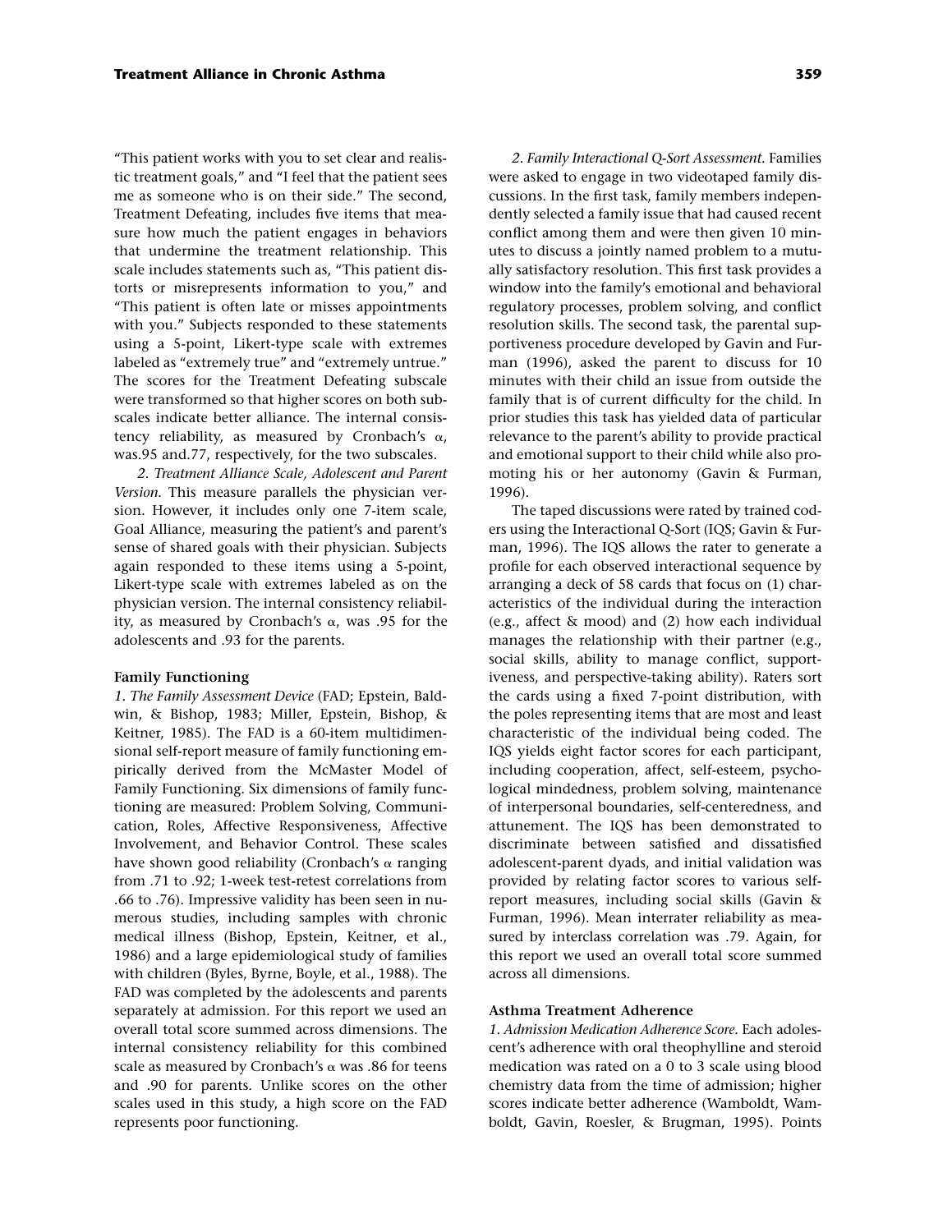were assigned for evidence of theophylline adherence: 1 for serum theophylline level  $\leq$ 5 meq/mL; 2 for serum theophylline level  $\geq$ 5 but  $\leq$ 10 meq/mL or  $\geq$ 20 meq/mL; and 3 for serum theophylline level  $\geq$ 10 and  $\leq$ 20 meq/mL. Evidence of steroid adherence was assessed using the value of morning serum cortisol levels for those adolescents prescribed  $\geq 10$ mg prednisone equivalents daily, a dose of exogenous corticosteroid sufficient to suppress endogenous cortisol production. Points were assigned as follows: 1 for cortisol level  $>5$  mcg/mL; 2 for cortisol level  $>1$  and  $\leq$ 5 mcg/mL; and 3 for cortisol level  $\leq$ 1 mcg/mL. The overall adherence score was calculated as the mean of all nonmissing scores.

*2. Follow-up Treatment Adherence Score.* Adherence at follow-up was determined by a structured rating of data from the medical records for the 12 months subsequent to National Jewish discharge. All 30 medical records were coded by two raters to assess reliability, which was judged to be excellent, with interclass correlation coefficient equal to.93 (95% Confidence Interval  $\text{[CI]} = .77$  to .98). Validity of this rating was established by significant associations with: (1) the medication adherence score collected at time of National Jewish admission and discussed above (Pearson  $r = .41$ ;  $p < .05$ ); (2) the Asthma Functional Severity Scale from follow-up (Pearson  $r = -.38$ ;  $p < .05$ ); and (3) the responses to the following adherence-related question from an interview with parents at the 12-month follow-up: "Was there a time in the past 6 months that your child stopped taking one or more of his/her asthma medications completely or almost completely for a period of time?" (Pearson  $r = .41$ ,  $p < .05$ ).

#### **Asthma Treatment Outcome**

*1. Asthma Functional Severity Scale* (Rosier et al., 1994). This 6-item scale was developed in a large Australian epidemiological study to measure functional asthma severity in children, ages 8 through 16 years, by means of the response of their parents to interview questions. Scale reliability was good (Cronbach's  $\alpha$  = .89) and validity was supported by moderate correlations with school days missed, resource utilization, and medication use. In this study, this scale was collected from parents during the hospitalization via face-to-face interview and via telephone interview during the follow-up. Despite collecting these data via telephone at followup, this scale continued to show good internal consistency (Cronbach's  $\alpha = .83$ ).

*2. Health Care Use.* We collected comprehensive

medical records for the year subsequent to the patient's discharge from the hospital for 30 of the original 60 subjects. All medical records were coded by at least two independent, blind raters using the detailed criteria from a standardized coding manual (Wamboldt et al., 1998). Data abstracted from the medical records included the number of glucocorticoid bursts, urgent or "sick" asthma-related physician office visits, emergency room (ER) visits, and hospital stays. Intraclass correlation coefficients were calculated to determine interrater reliability for each coded outcome variable. The interrater reliability was excellent, ranging from .85 (95%  $CI =$ .57 to .95) for number of asthma ER visits to .99  $(95\% \text{ CI} = .98 \text{ to } 1.0)$  for number of steroid bursts.

# **Results**

We performed analyses using a correlational strategy to explore relations among variables. Preliminary analyses were performed to discover whether the demographic or child psychological variables were associated with the patients', parents', or physicians' ability to create effective treatment alliances. Next, treatment alliance variables were related to family variables, adherence variables, and then to treatment outcome variables. Finally, we performed multiple regression analyses. Power for this study, with  $n = 60$  and  $\alpha = .05$ , two-tailed, is as follows: if the population  $r = .40$ , power equals .90; if population  $r = .30$ , power equals .65.

# *Treatment Alliance, Demographic Variables, and Child Psychological Functioning*

Results indicated that physicians', parents', and adolescents' ratings of treatment alliance were unrelated to family socioeconomic status, race, patient gender, or family composition (single- vs. twoparent family). There was an effect for age, with older adolescents rated by the physicians as demonstrating better Goal Alliance  $(r = .26, p < .05)$ .

We found no statistically significant associations between the treatment alliance ratings and the CBCL Total Problem, Internalizing, or Externalizing scores. Indeed, in all cases there was less than 3% shared variance between a CBCL measure and a treatment alliance rating. Given that there was good variability in the CBCL scores of this sample, these null results suggest that alliance ratings were not biased by child psychological status.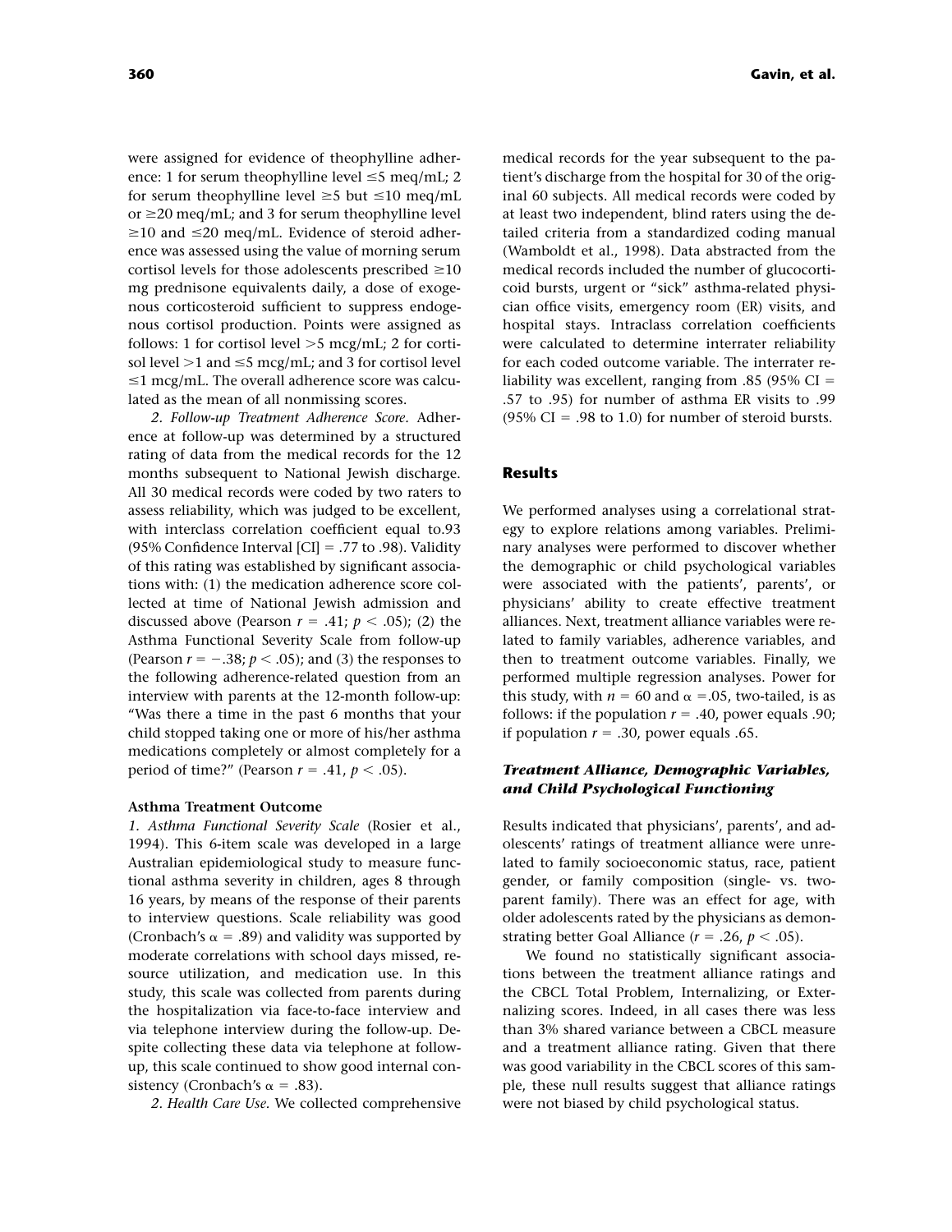|                                   | <b>Physician Goal Alliance</b> | <b>Physician Defeat Alliance</b> | <b>Parent Goal Alliance</b> | <b>Teen Goal Alliance</b> |
|-----------------------------------|--------------------------------|----------------------------------|-----------------------------|---------------------------|
| Concurrent variables ( $n = 60$ ) |                                |                                  |                             |                           |
| Parent FAD total score            | $.29*$                         | .17                              | $-.09$                      | .04                       |
| Teen FAD total score              | .07                            | .15                              | $-.05$                      | .08                       |
| Parent IQS total score            | $.27*$                         | .17                              | .10                         | .07                       |
| Teen IQS total score              | .18                            | .22                              | .17                         | .04                       |
| Medication adherence score        | $.28*$                         | $.34**$                          | $-.22$                      | $-.23$                    |
| Follow-up variables ( $n = 30$ )  |                                |                                  |                             |                           |
| Treatment adherence rating        | $.60***$                       | $.54**$                          | $-.18$                      | .06                       |
| Functional severity score         | $-.23$                         | $-.34$                           | $-.17$                      | $-.24$                    |
| Sick/urgent office visits         | $-.42*$                        | $-.40*$                          | .20                         | $-.33$                    |
| Emergency room visits             | $-.08$                         | $-.09$                           | $-.03$                      | .18                       |
| Hospitalizations                  | $-.29$                         | $-.23$                           | $-.30$                      | .02                       |

**Table II.** Associations of Alliance Ratings with Family, Adherence, and Outcome Variables at Hospital Discharge

 $*_{p} < .05.$ 

 $*$ *r* $p$  < .01.

\*\*\* $p < .001$ .

### *Treatment Alliance and Family Functioning*

As displayed in Table II, better physician reported Goal Alliance with the family at discharge was associated with worse parental report of family functioning on the FAD  $(r = .29, p < .05)$ . As the global FAD was significant, we analyzed the FAD subscales to better understand this finding. Analyses indicated that better physician's Goal Alliance ratings were associated with worse Behavior Control  $(r =$ .42,  $p < .001$ ) and worse Affective Involvement in the family  $(r = .35, p < .01)$ . Better physician Goal Alliance ratings were also associated with the observer's ratings of better parental functioning during the interactional tasks. Since this global Q-Sort rating was significant, we analyzed specific subscales to understand which dimensions appeared most salient. Physicians' ratings of Goal Alliance at discharge were related to parental self-esteem  $(r =$ .38,  $p < .01$ ), with trends toward the parent being more psychologically minded and having better boundaries with their child.

# *Treatment Alliance and Adherence Behaviors*

We performed correlational analyses to examine the relation between treatment alliance and adherence behaviors. The teen's adherence with asthma medications as measured by admission blood levels was related to the physician's Goal Alliance rating of the teen at discharge ( $r = .28$ ,  $p < .05$ ) as well as to the physician's Treatment Defeating rating of the teen at discharge  $(r = .34, p < .01)$ .

Furthermore, the measure of treatment adherence obtained from ratings of the follow-up medical records was strongly and positively related to the physician's rating of the teen's Goal Alliance at discharge  $(r = .60, p < .001)$ , as well as to the physician's Treatment Defeating rating of the teen at discharge  $(r = .54, p < .01)$ .

# *Treatment Alliance and Health Care Use a Year after Hospitalization*

The physician's ratings of the Goal Alliance and Treatment Defeating scales of the teen at discharge were both negatively related to the number of urgent office visits in the year after the hospitalization  $(r = -.42, p < .05, \text{ and } r = -.40, p < .05, \text{ respec-}$ tively). However, physician ratings of either aspect of treatment alliance were unrelated to emergency department visits or hospitalizations.

#### *Multivariate Analyses*

We performed hierarchical multiple regression analyses to examine whether the family functioning variables made independent contributions to treatment alliance beyond those explained by adherence behavior (see Table III). In order to reduce any effect of shared rater bias, these analyses were performed using the physician's ratings of treatment alliance with the teen as the dependent variables (i.e., both Goal Alliance and Treatment Defeating in separate regression equations) with the three variables from different sources exhibiting the strongest bivariate associations with the treatment alliance scales: an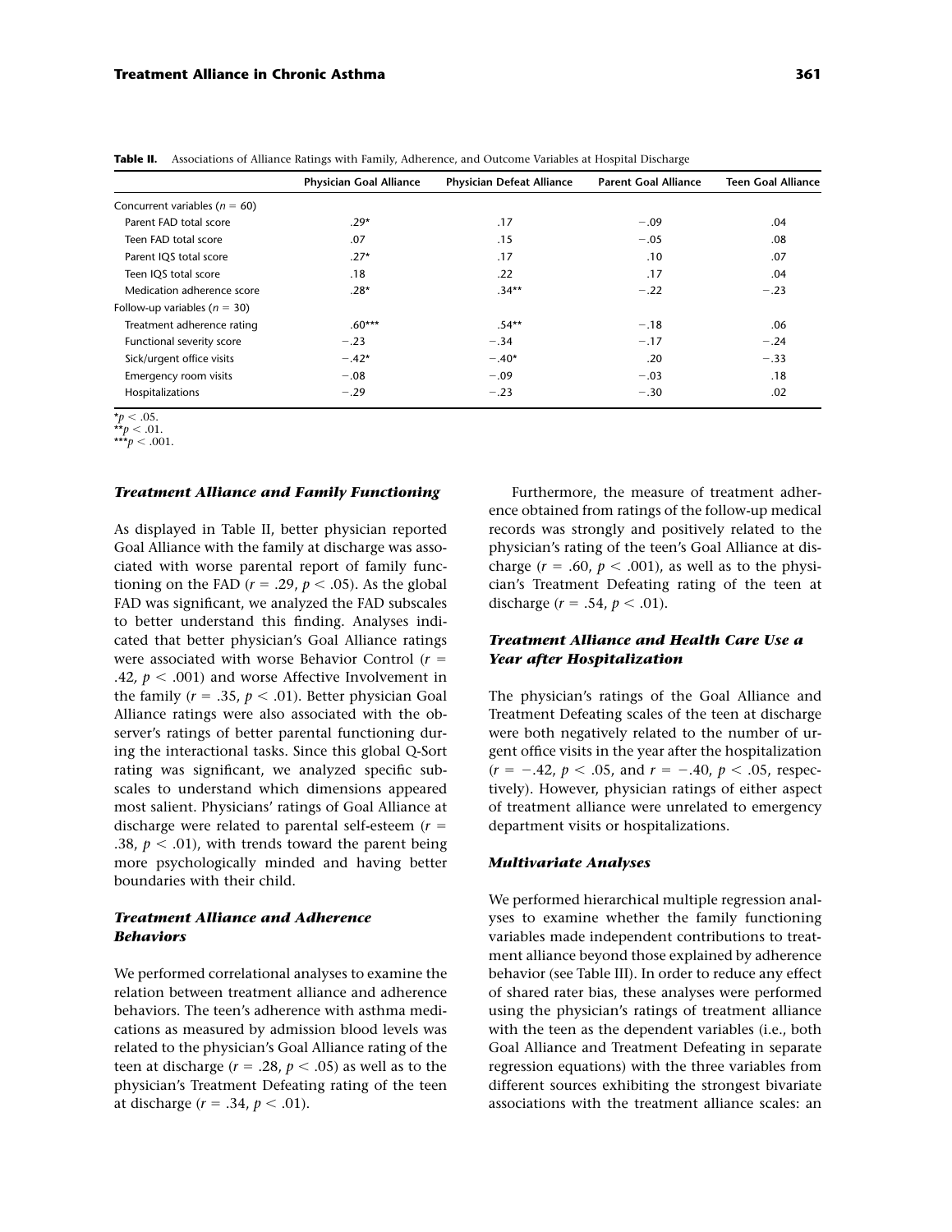| Dependent variable            | <b>Predictors</b><br>(Step and Variable)  | Cumulative $R^2$ | Incremental $R^2$<br>$0.07*$ |
|-------------------------------|-------------------------------------------|------------------|------------------------------|
| Physician, goal alliance      | Step 1. Age                               | 0.07             |                              |
|                               | Step 2. Medication adherence              | 0.15             | $0.08*$                      |
|                               | Step 3. Parent IQS total                  | 0.23             | $0.08*$                      |
|                               | Step 4. Parent FAD total                  | $0.30***$        | $0.07*$                      |
| Physician, goal alliance      | Step 1. Age                               | 0.07             | $0.07*$                      |
|                               | Step 2. Medication adherence              | 0.15             | $0.08*$                      |
|                               | Step 3. Parent IQS-Self-esteem scale      | 0.30             | $0.15***$                    |
|                               | Step 4. Parent FAD-Behavior control scale | $0.39***$        | $0.09**$                     |
| Physician, defeating alliance | Step 1. Age                               | 0.01             | 0.01                         |
|                               | Step 2. Medication adherence              | 0.13             | $0.12**$                     |
|                               | Step 3. Parent IQS total                  | $0.16*$          | 0.04                         |
| Physician, defeating alliance | Step 1. Age                               | 0.01             | 0.01                         |
|                               | Step 2. Medication adherence              | 0.13             | $0.12**$                     |
|                               | Step 3. Parent FAD-Behavior control scale | $0.17*$          | 0.05 (p < .10)               |

**Table III.** Hierarchical Multiple Regression Analyses of Treatment Alliance Ratings on Family Functioning and Medication Adherence Variables

\*\*\* $p < .001$ .

observed rating of the parent during the interaction (both the total parent IQS score as well as the parent Self-Esteem score in separate equations), the parent's self-reported family functioning score from the FAD (again both the total parent FAD score as well as the parent Behavior Control scale score in separate equations), and the admission adherence score obtained from laboratory data. Accordingly, none of the variables used was obtained from the same rating source. Since the age of the adolescents was associated with the physician's Goal Alliance ratings, age was controlled in all regression equations by forced entry in step 1. Next, the admission adherence score was forced to enter in step 2. Finally, the remaining two family functioning variables were entered. As can be seen in Table III, all four regression equations were statistically significant, explaining 30% and 39% of the variance in the Goal Alliance and 16% and 17% of the variance in the Treatment Defeating ratings. Additionally, in the two equations involving Goal Alliance, entry of both family functioning variables (i.e., the observer rating from the IQS and the parental self-report measure from the FAD) resulted in statistically significant increases in the variance explained. Similarly, in one of the two regressions involving the Treatment Defeating scale, the incremental change in variance explained after addition of the parental FAD Behavior Control scale approached significance (i.e.,  $p < .10$ ). Hence, these analyses suggest that the physicians' ratings of treatment alliance were not solely based on medication adherence alone; rather, aspects of family functioning also influenced these ratings.

# **Discussion**

In the recent revision of the *Expert Panel Report: Guidelines for the Diagnosis and Management of Asthma* (NHLBI, 1997), "patient education that fosters a partnership among the patient, his or her family and clinicians" remains one of the four key components of effective asthma management. This study was undertaken to investigate the degree to which measures of this partnership are concurrently associated with family functioning and treatment adherence behavior and are longitudinally predictive of asthma treatment adherence and outcome. The results of this preliminary study conducted with adolescents with severe, chronic asthma, their parents, and their treating physicians within a multidisciplinary inpatient program at a national asthma referral center suggest that characteristics of this partnership or treatment alliance are, indeed, important facets of successful asthma management. Specifically, aspects of treatment alliance, particularly as rated by the physician, were significantly as-

<sup>\*</sup>*p* , .05. \*\**p* , .01.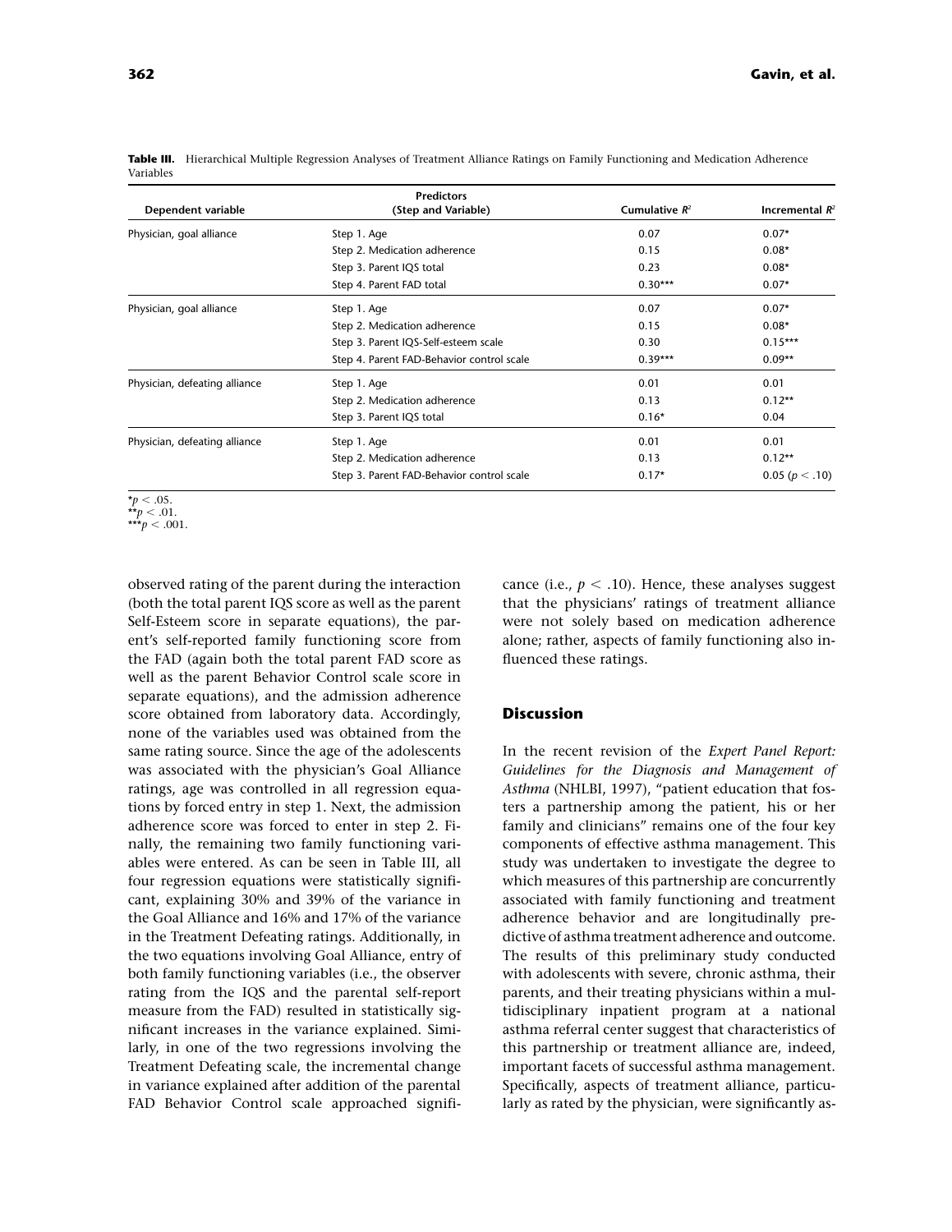sociated with a measure of medication adherence at the time of admission to the program. In addition, they were also associated with a more multifaceted measure of asthma treatment adherence and the number of urgent or "sick" visits to their community physician for asthma at the 12-month followup. Patients with worse treatment alliances, as rated by the physicians at the referral center, went home and had more unscheduled office visits with their home physician. Although this did not translate into more hospitalizations, it does suggest a more crisis-oriented approach to health care, instead of the more planful, proactive approach, currently stressed in asthma education programs. This area deserves greater attention in the future.

This study provides some useful, albeit preliminary data concerning specific child and family characteristics associated with physicians' evaluations of better treatment alliance. To begin, physicians' ratings of treatment alliance in this study were not influenced by the gender, race, or socioeconomic status of the child, nor by whether the child lived in a single-parent family. Physicians rated older children as better able to form a treatment alliance. This may reflect the child being more developmentally ready to enter into the treatment relationship as a more full and mature partner. Furthermore, the level of the child's psychological functioning, as measured by parent ratings on the CBCL, was also not associated with treatment alliance ratings. This suggests that alliance ratings are not a simple function of the psychological status of the child, although future studies providing more varied and detailed measures of child psychological functioning are needed to more fully establish this assertion.

Some interesting patterns of associations emerged with variables involving parents. First, parents who were rated as showing better functioning during interaction with their children, specifically those who had higher observed ratings of selfesteem, had children whom physicians evaluated as forming better alliances. These parents may foster greater self-assurance and model for their children more confidence when interacting with professionals. This may result in the patient being more able to enter into a working alliance with the health care team.

Second, physicians reported better alliances with parents who reported worse overall family functioning. When more closely observed, the salient subscales on the FAD were Behavior Control and Affective Involvement. It may be that when

physicians identify families with poor disciplinary structure as well as those with inadequate parental involvement, they feel they can intervene in a helpful way to improve illness management. As a consequence, they may feel positively allied with these families in treatment. Parents who report more family distress may also be more open and interested in the physician's aid, in line with Hahn et al.'s (1988) proposition of compensatory alliance. As an alternative explanation, some percentage of the parents who reported better family functioning may have done so out of a tendency to suppress, repress, or deny family problems, and thus provide distorted or false reports of good family functioning. In this case, the parent reports may be discordant with what the physician observes, and this lack of shared perception may impede the development of a positive alliance. Although we know of no direct existing support for this conjecture, adult asthmatic patients who tend to minimize and deny the severity and importance of their asthma tend to systematically underuse their asthma medication (Kleiger and Dirks, 1979).

It is interesting that more significant associations were found using physicians' evaluations of the treatment alliance than when the adolescents' and parents' ratings were used. This may be a finding idiosyncratic to our setting, where physicians work in close conjunction with a multidisciplinary team that includes mental health professionals and thus may be especially well attuned to issues of interpersonal dynamics. However, several other possibilities exist. First, adolescents may vary considerably in their ability to evaluate such relationships, due to developmental factors as well as to the fact that crucial aspects of treatment-related communication and planning often occur without them (i.e., between the physicians and their parents). Indeed, when Pantell, Stewart, Dias, Wells, and Ross (1982) analyzed audiotapes of primary care pediatric visits, they found that although the majority of all communication from the pediatrician was directed toward the child (54.6%), the vast majority of communication regarding treatment planning details (72.8%) was directed toward parents. Similarly, if parents were also excluded to some extent from aspects of the communication that occur between the physician and the adolescent, one can view the superior predictive ability of the physicians as reflecting the fact that they alone tend to have the "complete" set of information across both relationships.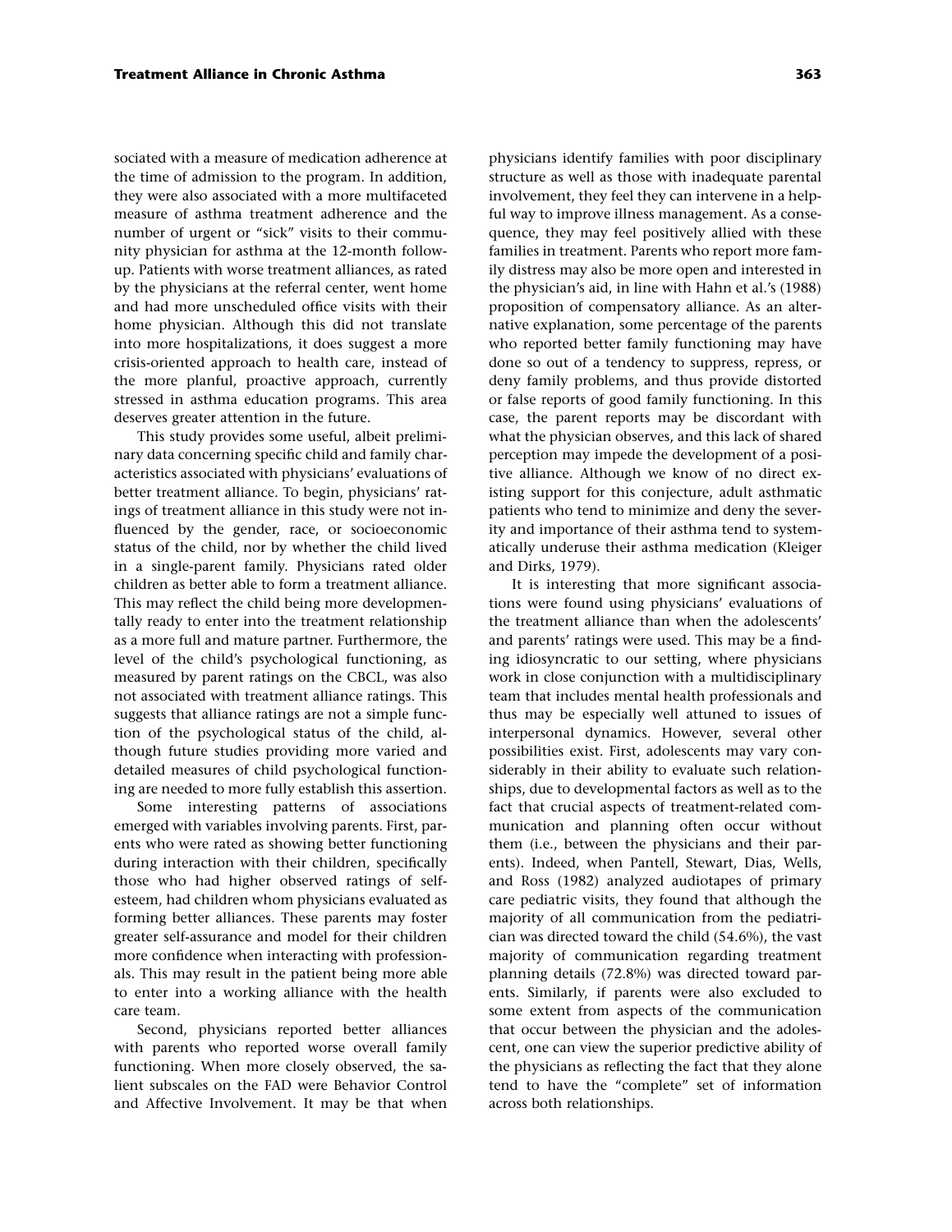Finally, in looking at the range of scores provided by the teen and parent, it is apparent that they had significantly higher (i.e., more positive) means on the Goal Alliance scale than physicians reporting about the families. It may be that the families, despite receiving assurances to the contrary, did not truly believe that any negative reports about their physician would remain confidential, and this led them to have some positivity bias. Further studies are needed to evaluate whether physicians truly are better raters of qualities of the treatment alliance that predict important health-related behaviors and outcomes. If this is so, treatment models could be more fully developed to improve physician training and to create interventions to improve weak or problematic partnerships.

As currently written, the revised 1997 guidelines offer only general recommendations about how to foster effective treatment alliances. For example, optimal asthma adherence and outcome are to "be encouraged by promoting open communication; individualizing, reviewing, and adjusting plans as needed; emphasizing goals and outcomes; and encouraging family involvement." The guidelines inadequately describe the specific behaviors from health care providers, patients, and their parents that foster such partnerships, almost certainly because of the lack of a well-developed and clear literature in this area. Accordingly, our measure of treatment alliance is seen as a major stimulus for further important research in this area.

This work does have limitations important to recognize. First, in this preliminary study we sought to explore patterns of relations among treatment alliance, family relationships, adherence, and treatment outcome. Future work could greatly improve this work with inclusion of comparison groups such as outpatient youths with asthma or youths with severe chronic illness of a different kind, such as diabetes or cystic fibrosis. An additional limitation is that this study included only physicians and not other valuable informants, such as nurses. Although data were collected from other informants, inconsistent staffing patterns made the data less reliable. Thus, we decided not to include it in this report. Finally, the potential role of the congruence between family and physician's ethnicity in alliance ratings, although beyond the scope of this study, is a very important issue for future work.

In conclusion, although these findings are from a preliminary study and require replication and extension before the complete story can be told,

treatment alliance appears to be a measurable concept that can be empirically evaluated in pediatric asthma care settings. In addition, it is rather strongly associated with asthma treatment adherence and outcome, as assumed in the current guidelines. Although much prior work has sought to understand the relation between family process and asthma treatment outcome, the precise mechanisms underlying any such association remain vague. This work suggests that treatment alliance and adherence behavior may mediate the link between family process and asthma outcome. If subsequent research supports this conjecture, psychologists and other mental health professionals may well have a much more prominent role in writing the asthma treatment guidelines of the future.

## **Acknowledgments**

The writing of this article was supported by NIH grants R01-HL53391, R01-HL45157, R03-MH48683, K08-MH01486, T32-MH15442, F32-MH11568, and M01-RR00051. We thank James White, Sandra McTaggart, and Dr. Lara Levin for their perseverance collecting data and all participating families and physicians for their time required to complete the treatment alliance measures.

*Received June 4, 1998; revisions received September 22, 1998; accepted November 10, 1998*

## **References**

- Achenbach, T. M. (1991). *Manual for the Child Behavior Checklist/4-18 and 1991 Profile.* Burlington: University of Vermont Department of Psychiatry.
- Allen, J. G., Newsom, G. E., Gabbard, G. O., & Coyne, L. (1984). Scales to assess the therapeutic alliance from a psychoanalytic perspective. *Bulletin of the Menninger Clinic, 48,* 383–400.
- Ben-Sira, Z. (1976). The function of the professional's affective behavior in client satisfaction: A revised approach to social interaction theory. *Journal of Health and Social Behavior, 17,* 3–11.
- Ben-Sira, Z. (1982). Lay evaluation of medical treatment and competence development of a model of the function of the physician's affective behavior. *Social Science Medicine, 16,* 1013–1019.
- Bishop, D. S., Epstein, N. B., & Keitner, G. I. (1986). Stroke, morale, family functioning, health status and functional capacity. *Archives of Physical Medicine Rehabilitation, 67,* 84–87.